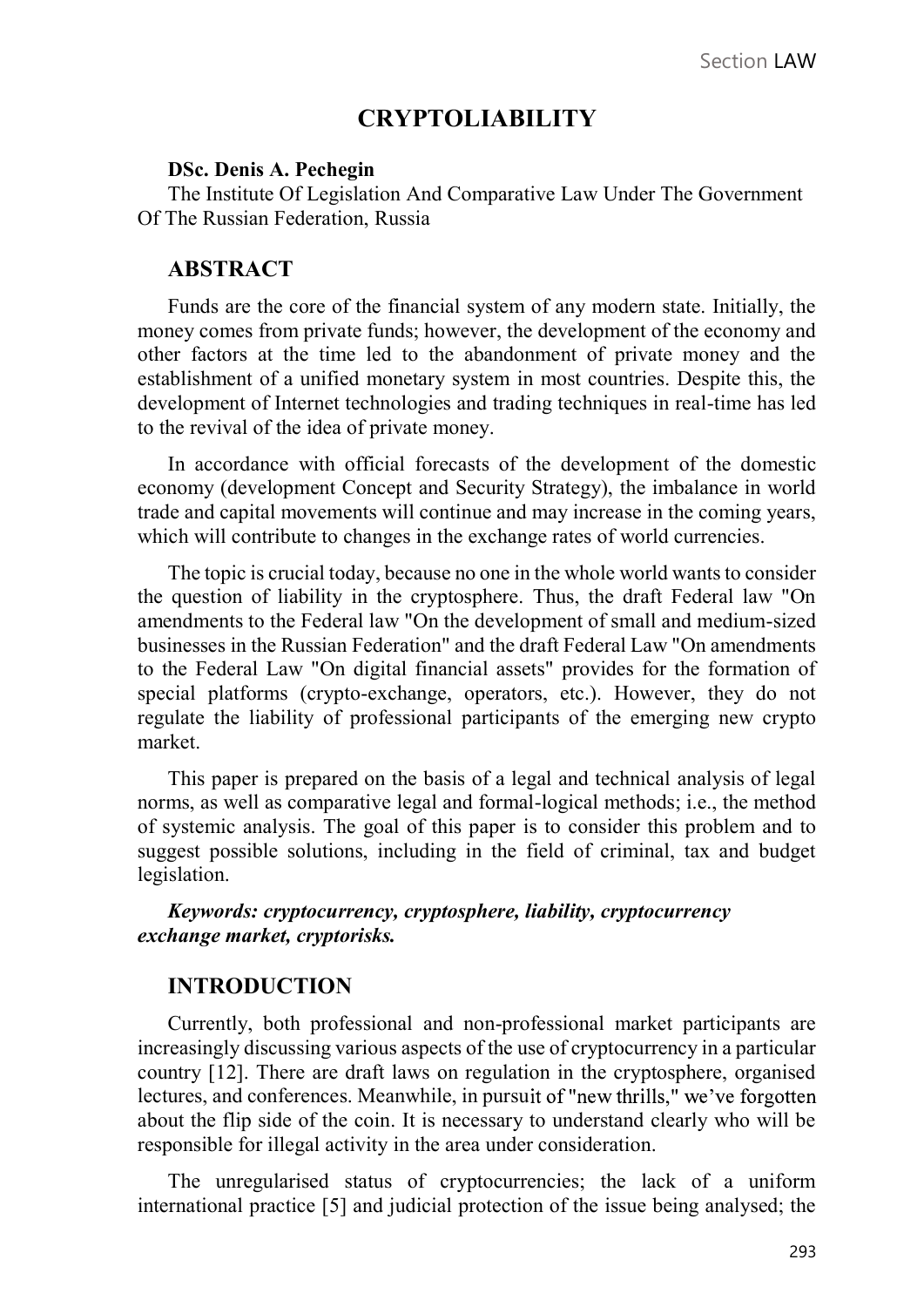### NORDSCI CONFERENCE

instability of pricing in the cryptosphere; and so on. - Collectively, this comprises the core facts that today constitute a threat to national security [5].

# DISCUSSION

Russian judicial practice on this highlighted issue is based on the fact that until the due legal settlement of all key issues in the cryptosphere is achieved, neither individual persons nor legal entities will be able to find protection in the face of governmental enforcement authorities.

The lack of clarity among approaches in law enforcement practice prevails among foreign jurisdictions. So, according to one court US decision, bitcoin is recognised as legal tender (http://cdn.arstechnica.net/wpcontent/uploads/2016/09/murgio-order.pdf). Relying on the principle that, in the absence of regulation a contractual term is to be understood in its literal sense, one US court concluded that bitcoin is a form of money, since it acts as a universal monetary equivalent and is used to acquire things. In another decision, bitcoin was not recognised as money (https://forklog.com/sudya-iz-majami-otkazalaspriznat-bitkoin-dengami/).

This latter decision contradicts other judicial acts of 2013 and 2014 on similar issues (https://forklog.com/sudya-iz-majami-otkazalas-priznat-bitkoindengami/). Moreover, in the US, the Federal tax service's interpretation is that cryptocurrency is property, whereas FinCEN's interpretation is to recognise cryptocurrency as a form of currency [8].

It seems that one should not impose full responsibility for the commission of various divergent actions in the cryptosphere on the user  $-$  an ordinary citizen who, in the current world economic situation, sees in virtual currency the sole real opportunity for garnering income without using banking services that would be, in his opinion, unnecessary.

Although, in comparison with 'fiat' money, cryptocurrency is used for criminal purposes less often [7], nevertheless, according to Positive Technologies (https://www.kommersant.ru/doc/3566894), fraudsters stole USD300 million through ICO's in 2017. At the same time, in the vast majority of cases, the attackers sought to gain control of the platform itself in order to replace the address of the organizers' cryptocoin cache with their own [13]. Another example is development by the cyber criminals of miners' programs [3], which deliberately blocks other miners' programs that were installed on that computer [2].

However, more "classical" (mala in se) crimes are also committed in the cryptosphere [14]. For instance, very commonly encountered of late is a scheme whereby a seller of cryptocurrency meets with a buyer in a restaurant to exchange digital for fiat money. The buyer shows the seller the money and the seller transfers the cryptocurrency. But at this point, powerful people show up who claim that the seller did not receive any money, because the buyer must first come to terms with them.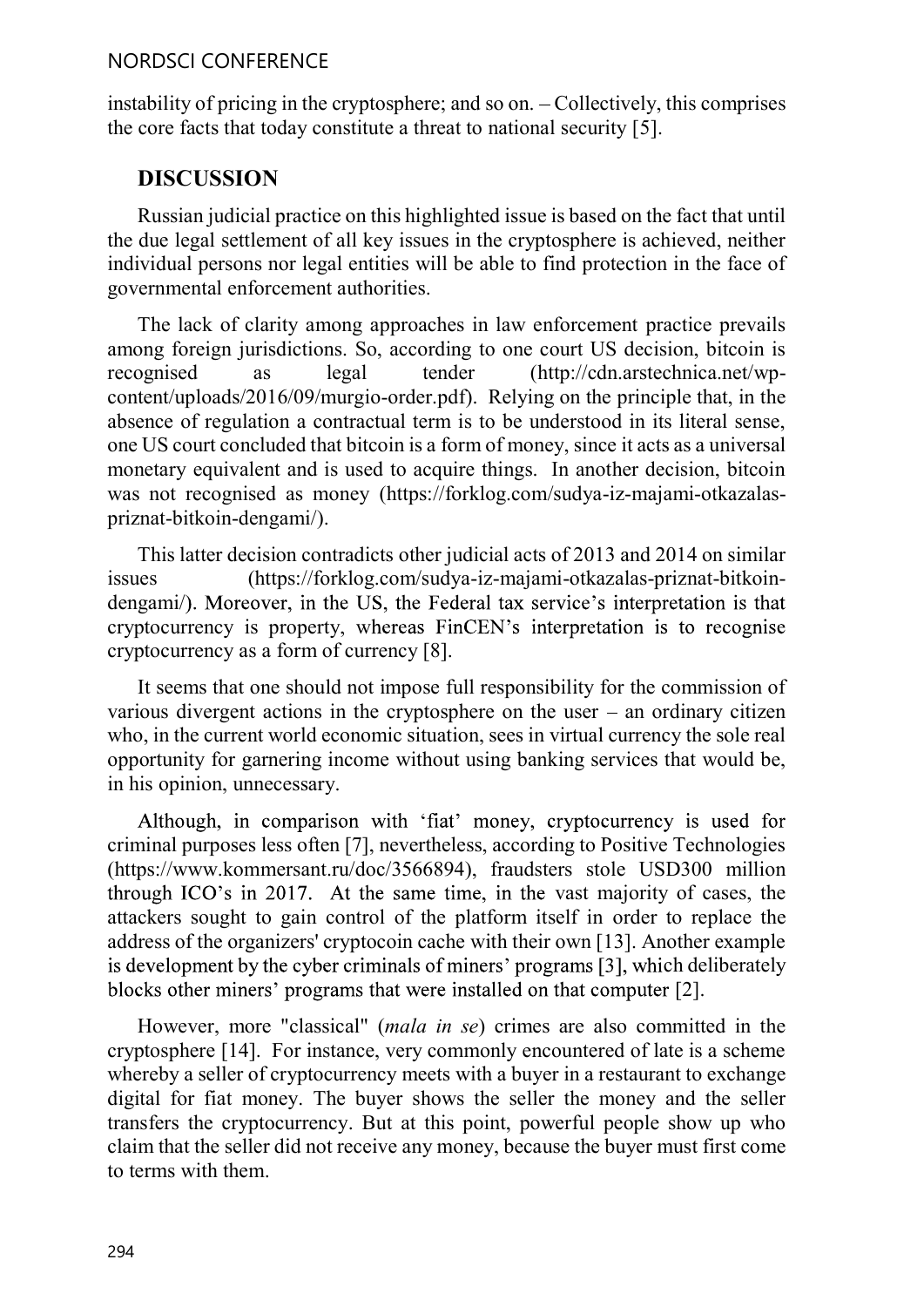The above-indicated situation emphasizes the urgency of introducing liability (including even criminal) in the cryptosphere. In one manner or another, those market participants who decide on an ICO (financing recipients) seek to raise money through special websites or crypto-exchanges. It would seem that establishing the responsibility of such a platform (exchange) for information provided thereon to market participants as well as the responsibility of financing recipients would significantly reduce the number of potential fraudulent actions in this area and ensure greater stability at the national level. At a minimum, such a platform should analyse the activity of one legal entity against the activity of another legal entity, in arbitration and civil proceedings to which it is a party, on net profits (not information about assets) for the previous year, and so on. There are ways out of this situation.

Option 1: The recipient of financing must maintain a separate account with the bank, provide data on expenses therefrom in a restricted access mode (login, password) to financing participants, and agree that the bank shall have the right at any time to freeze funds on this account until certain specific circumstances are clarified; in any situation where funds from such an account are spent not in accordance with the stated goals of the legal entity's fundraising by way of the ICO, such information is placed on the fundraising platform, with simultaneous notification of the Internet platform (crypto-exchange).

Option 2: The activity described at Option 1 is carried out by the Internet platform itself (crypto-exchange). In other words, the financing recipient does not receive any "hard cash;" rather, it is all located on a digital account opened with the crypto-exchange. At the same time, information about the expenditure of funds is provided by the Internet platform (crypto-exchange) to financing participants in closed access mode (login, password).

Then the system will be able to provide financing participants with a certain level of guarantee, which will increase the attractiveness of this new sphere and attract new investors, including those from abroad.

Possible objections to this proposed approach are understandable. Neither the companies, nor the crypto-exchanges, nor the banks today would choose to conduct their activities under such "strict" regulation because of their desire to obtain easy and fast profits. On the other hand, if a financing recipient behaves in good faith and achieves its goal as the result (honest implementation) of the project, then what should it be afraid of?

It is quite possible to build a new system within the existing legal framework, as evidenced by the experience of several countries  $-$  in particular, the Republic of Belarus. Foreign companies can form subsidiaries in the Hi-Tech Park of the Republic of Belarus [1].

According to the statement of V. Zuercher, the main problem of cryptocurrencies is that, in the vast majority of cases, no one can take the proceeds from the sale of a cryptocurrency at an increased exchange rate (compared with the exchange rate when purchasing crypto-currencies) as money to the Bank.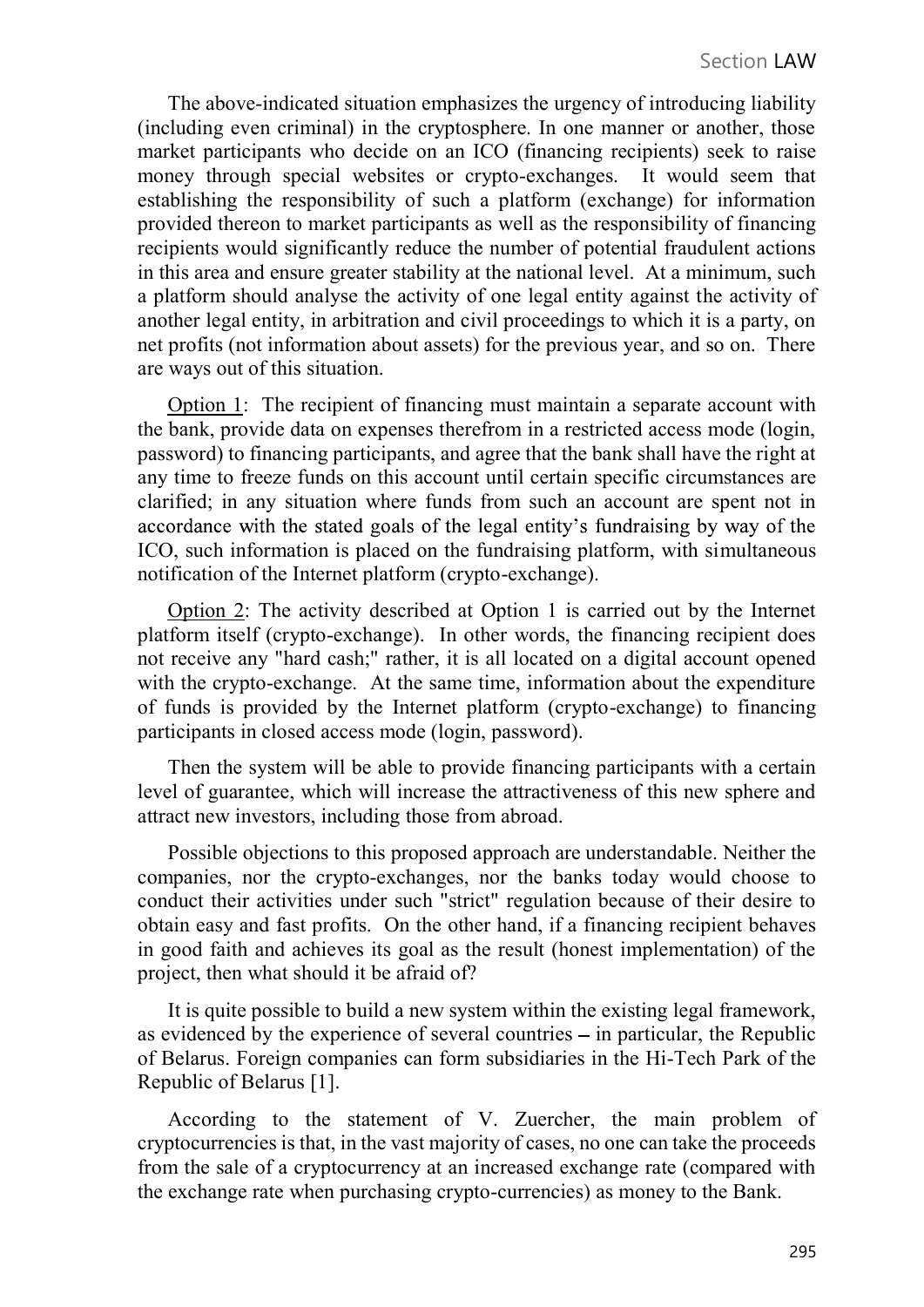### NORDSCI CONFERENCE

In our opinion, a way out of this situation (given, also, the goal of preserving the current financial system and the proper order for monetary circulation) would<br>be to exchange cryptocurrencies for 'fiat' money by reference to cryptoexchanges accredited by the state and functioning with large (reputable) banks, whose activities would be subject to compulsory insurance (crypto insurance).

In other words, crypto-exchanges would act as a kind of filter in this new sphere of activity for national governments, which would minimise the risks in constructing a new financial turnover algorithm, thereby ensuring consensus among all market participants.

A system thus described, in our opinion, would serve to minimise cases of improperly granting legal rights of possession, use and disposal of money or other property acquired by persons as the result of their commission of crimes, including by means of transactions or financial operations with such money or other property. In this regard, it would be possible to adjust the scope of articles of criminal law on money laundering, since under contemporary circumstances these acts can be committed not only through transactions or financial operations, but also by other means [6]. An example would be the experience of Switzerland, which intends to regulate cryptocurrency operations with existing legislation. In particular, it is envisaged that all tokens would be classified into payment, utility (affording access to the resources of special crypto-platform) and asset tokens.

Accordingly, it might be assumed that utility tokens should not fall under the legislation on the anti-money laundering of funds due to the fact that such tokens only provide access to the relevant resources (https://crypto.whenspeak.ru/rooms/3840/). However, this approach cannot be deemed successful, since utility tokens can in fact be transferred to other persons or exchanged for other tokens  $-$  including payment tokens  $-$  exchanged for currency, and so on. Therefore, the risk of the use of tokens in the Swiss jurisdiction for purposes of money laundering cannot be considered adequately mitigated.

It is noteworthy that the idea of creating a national crypto-exchange has already been raised in China. Wang Pengjie has suggested that the People's Bank of China, in cooperation with the China Securities Regulatory Commission, can create its own platform for authentic blockchain technology with a special system of verification and a national crypto-exchange (http://bitcom.blog/memberchinas-main-political-advisory-proposes-national-crypto-trading-platform/?i=3).

It is rather easy to envision a crypto-exchange more tangibly if we consider official applications for modern smartphones that allow downloading and installing of programs and games (AppStore and Google PlayMarket). Yes, you can download a program from the Internet to your phone (especially easily, as this can be done on any phone with the Android platform); but in this case, you will not be immune from fraudsters and cyber criminals, who insert special scripts into "free" software that is hosted on the Internet allowing them to download information from your phone; to send SMS messages; to identify the level of your savings in the bank; to steal money; or to install a permanent task in your phone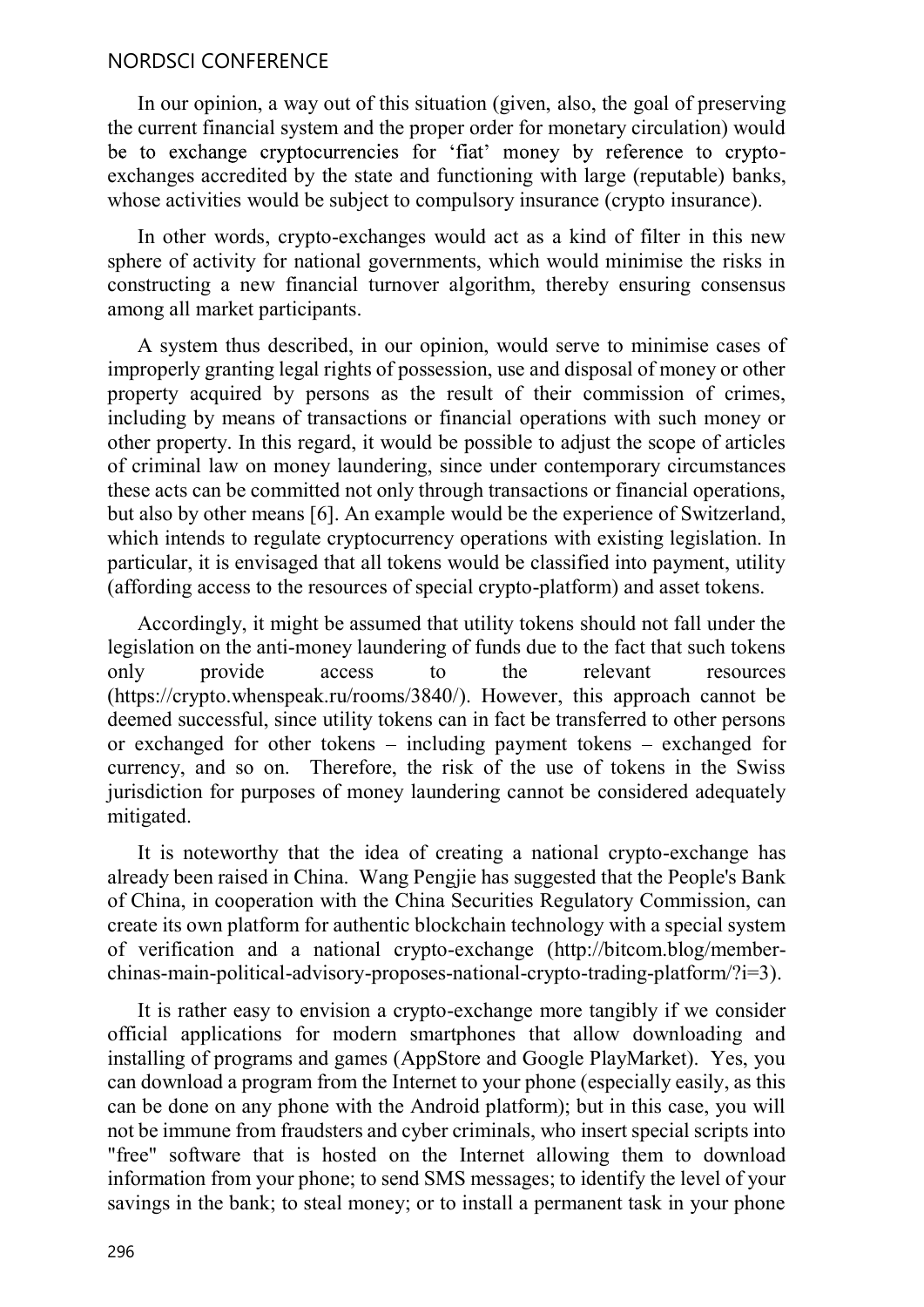to engage in undetected mining of the Monero cryptocurrency, etc. [15]. Similarly, today, with the independent purchase of cryptocurrency, no one is immune from phishing sites, scam sites, mirror sites of official foreign exchanges, etc. It seems that the accredited crypto-exchanges would minimise the risks currently existing in the crypto-sphere.

Such an approach would also help to build a system in which the state, along with the "classic" budget, would be able to formulate in tandem a crypto-budget. In science, for example, it is proposed to introduce an elective tax on anonymity for a transaction in which at least one party is known [10]. In Brazil, a capital gains tax of 15% is payable to the state at the time of the sale of cryptocurrency, and the holder of the cryptocurrency worth more than 1,000 reals must declare such information in his declaration [9].

After all, the financial resources of the country are different flows (municipal, public finance, household finance), which are not separated by an impenetrable wall, but rather interconnected [4]. In this case, the state, according to some forecasts, would also be able to transfer the accumulated cryptocurrency to fiat currency and replenish the "classic" budget; and the level of the country's budget would always be above 100%.

## **CONCLUSION**

This study shows how it would be possible to integrate the latest developments in the field of Finance in the legal sphere of monetary circulation.

A way out of this situation (given, also, the goal of preserving the current financial system and the proper order for monetary circulation) would be to exchange cryptocurrencies for 'fiat' money by reference to crypto-exchanges accredited by the state and functioning with large (reputable) banks, whose activities would be subject to compulsory insurance (crypto-insurance).

This would minimise the risks in constructing a new financial turnover algorithm, thereby ensuring consensus among all market participants.

In this case the state would be also able to create its own cryptobudget and the level of the country's budget would always be above 100%. In addition, by applying to the crypto-exchange, the courts would be able to impose a penalty on the cryptocurrency of citizens and law firms, etc.

A private citizen should not have fear that a transfer of funds to an Internet platform (whether de jure or de facto) would be equated with their unconditional loss. Financial security should correspond to the real development of monetary relations and be adapted to modern conditions; and the state's monetary system should be flexible in relation to new challenges and threats.